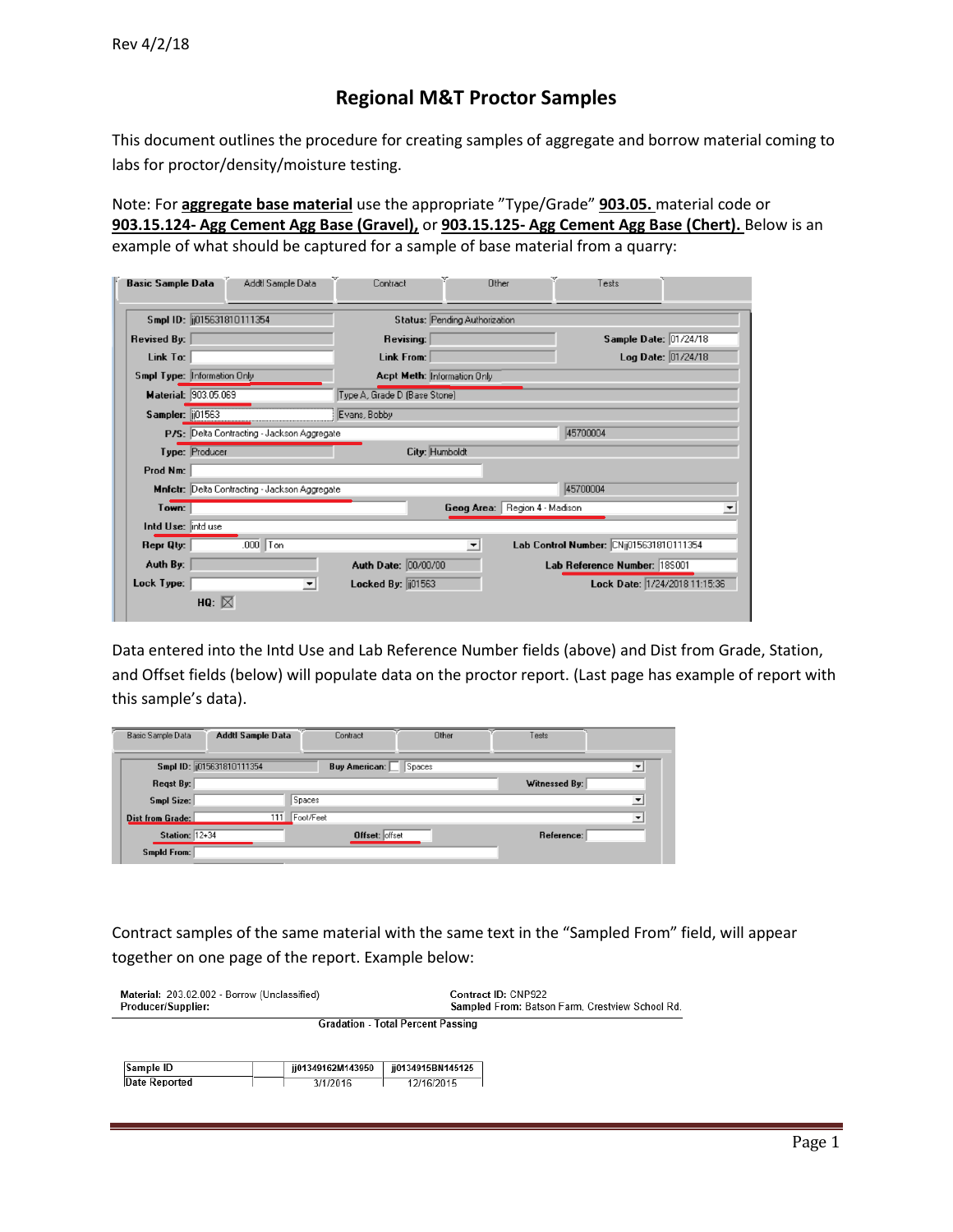| Basic Sample Data           | Addtl Sample Data |            | Contract             | <b>Other</b>               | Tests |
|-----------------------------|-------------------|------------|----------------------|----------------------------|-------|
| ji015631810111354<br>Sample |                   |            |                      |                            |       |
| Tvne                        |                   |            |                      | <b>Description</b>         |       |
|                             |                   | DOT457000  | DEST - TDOT Region 4 |                            |       |
| stination Lab               |                   | TDOT698000 |                      | DEST - TDOT Contractor Lab |       |
|                             |                   |            |                      |                            |       |
|                             |                   |            |                      |                            |       |
|                             |                   |            |                      |                            |       |

**NOTE:** If the person creating the sample plans to run the T27 gradation test at the "contractor" lab, and T89/90 & T99 tests in the Regional M&T main lab; they should add both destination labs to the sample. If tests T27, T88, or T88A will be performed in the M&T Lab, do not add the  $2^{nd}$  destination lab "Contractor Lab".

Also, if this is a quarry sample and the material will be available for use on any contract; do not specify a specific contract. If you do, that contract will be listed on the proctor report. Users can generate the report by just selecting the material and P/S.

| <b>Prå</b> Assign Sample Tests                                        |                                                    |                      |            |                              |             |          |             |                                                                                   |
|-----------------------------------------------------------------------|----------------------------------------------------|----------------------|------------|------------------------------|-------------|----------|-------------|-----------------------------------------------------------------------------------|
| Sample ID (1015631810142949)<br>Sample Type                           | Information Only                                   | <b>Material Code</b> | 903.05.069 |                              |             |          |             |                                                                                   |
|                                                                       | Assigning tests to the sample will lock the sample |                      |            |                              |             |          |             |                                                                                   |
| <b>Additional Available Tests</b>                                     |                                                    |                      |            | <b>Tests to be Assigned</b>  |             |          |             |                                                                                   |
| <b>Test Description</b>                                               | <b>Lab Unit</b>                                    |                      |            | <b>Default</b>               | Test        | Auto-    | Test        | Test                                                                              |
| T104 - Soundness of Aggr (Sodium Sulfate or Magnesium 1TDOT 457001)   |                                                    |                      |            | Test                         | <b>Rard</b> | Finalize | <b>Runs</b> | <b>Description</b>                                                                |
| T11 - Materials Finer Than 75-um Sieve in Min Aggr by Wa TDOT698001   |                                                    |                      |            | $\overline{\mathbf{v}}$<br>⊽ |             | ⊽<br>⊽   |             | T27 - Sieve Analysis of Fine and Coars                                            |
| T11 - Materials Finer Than 75-um Sieve in Min Aggr by Wa TDOT 457001  |                                                    |                      |            | ⊽                            |             | ⊽        |             | T255 - Total Evaporable Moisture of Ar<br>T89/90 - Determining Liquid Limit and F |
| T166 - Bulk Spec Grav, Stblty and Flow (T166,T275,T331, TDOT457001    |                                                    |                      |            | ⊽                            |             | ⊽        |             | T99 - Moisture-Density Relations of Soi                                           |
| T166 - Bulk Spec Grav, Stblty and Flow (T166,T275,T331, TDOT698001    |                                                    |                      |            |                              |             |          |             |                                                                                   |
| T255 - Total Evaporable Moisture of Aggregate by Drying TDOT698001    |                                                    |                      |            |                              |             |          |             |                                                                                   |
| T265 - Laboratory Determination of Moisture Content of So TDOT457001  |                                                    |                      |            |                              |             |          |             |                                                                                   |
| T27 - Sieve Analysis of Fine and Coarse Aggregates                    | TD0T457001                                         | Add $\rightarrow$    |            |                              |             |          |             |                                                                                   |
| T27/30 - Sieve Analysis of Asphalt Mix                                | TD0T457001                                         |                      |            |                              |             |          |             |                                                                                   |
| T27/30 - Sieve Analysis of Asphalt Mix                                | TD0T698001                                         | <- Remove            |            |                              |             |          |             |                                                                                   |
| T85 - Specific Gravity and Absorption of Coarse Aggregate TDOT 457001 |                                                    |                      |            |                              |             |          |             |                                                                                   |

**NOTE:** When manually adding or removing tests, make sure you are selecting the correct lab unit to match the destination lab selected earlier.

For contract specific soil samples using material code 203.02.002 capture details indicated below in the sample record: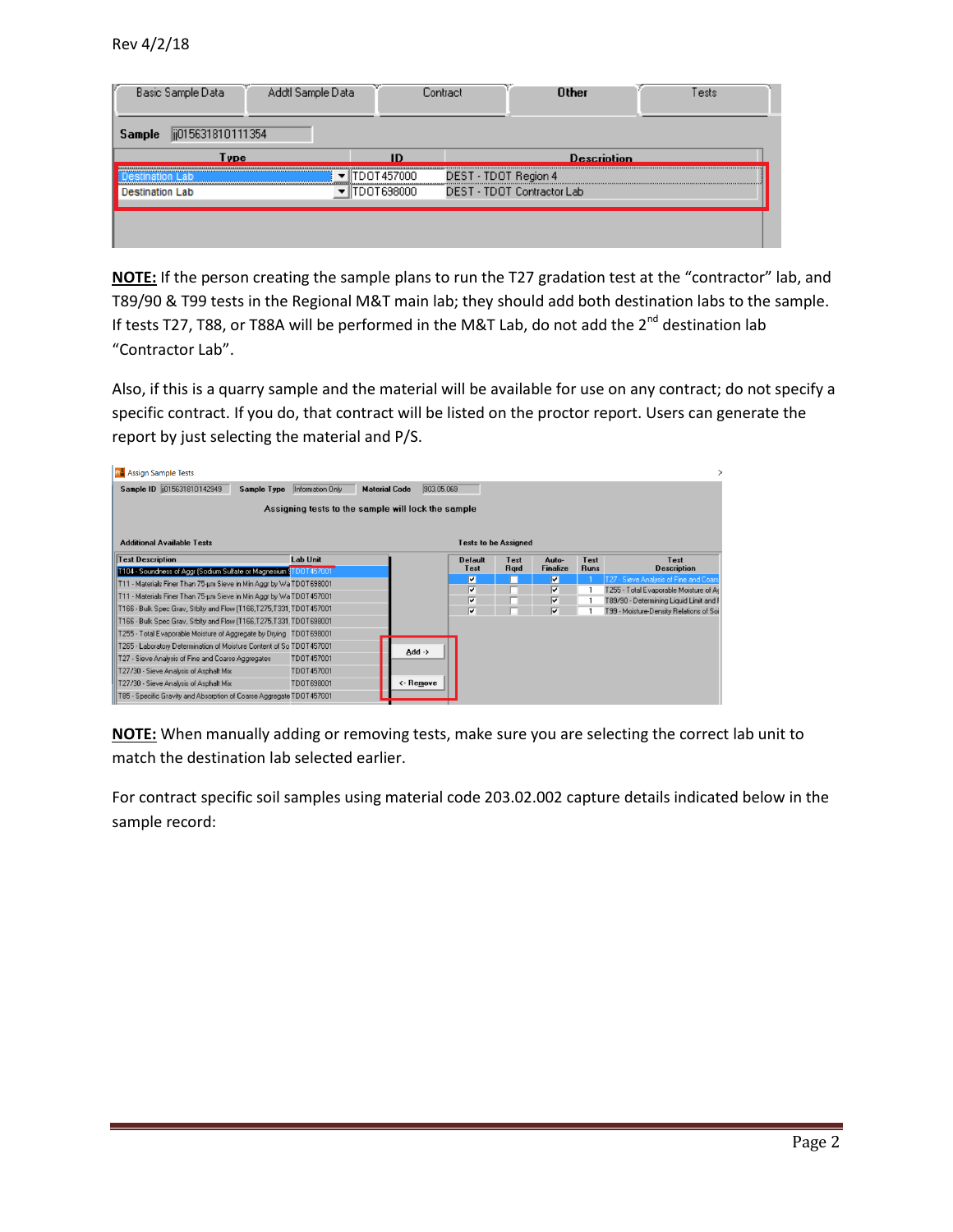| Smpl ID: (01563156G155738)<br>Status: Pending<br>Sample Date: 06/16/15<br><b>Revised By:</b><br>Revising:<br>Log Date: 06/16/15<br>Link To:<br>Link From:<br>Smpl Type: Information Only<br><b>Acpt Meth:</b> Information Only<br>Materia: 203.02.002<br>Borrow (Unclassified)<br>Sample: 01563<br>Evans, Bobby<br>P/S:<br>City:<br>Type:<br>Prod Nm:<br>Mnfctr:<br>Region 3 - Davidson<br>Town:<br>Geog Area:<br>Intd Use: Contract CNX000 borrow pit<br>.000 Cubic Yard<br>Lab Control Number: CNij01563156G155738<br>Repr Qty:<br>۰<br>Auth By:<br>Auth Date: 00/00/00<br>Lab Reference Number:<br>Lock Type: HQ<br>Locked By:<br>Lock Date:<br>$\blacktriangledown$ | <b>Basic Sample Data</b> | Addtl Sample Data | Contract | Other | Tests |   |
|-------------------------------------------------------------------------------------------------------------------------------------------------------------------------------------------------------------------------------------------------------------------------------------------------------------------------------------------------------------------------------------------------------------------------------------------------------------------------------------------------------------------------------------------------------------------------------------------------------------------------------------------------------------------------|--------------------------|-------------------|----------|-------|-------|---|
|                                                                                                                                                                                                                                                                                                                                                                                                                                                                                                                                                                                                                                                                         |                          |                   |          |       |       | ۰ |
|                                                                                                                                                                                                                                                                                                                                                                                                                                                                                                                                                                                                                                                                         |                          |                   |          |       |       |   |
|                                                                                                                                                                                                                                                                                                                                                                                                                                                                                                                                                                                                                                                                         |                          |                   |          |       |       |   |
|                                                                                                                                                                                                                                                                                                                                                                                                                                                                                                                                                                                                                                                                         |                          |                   |          |       |       | ▼ |
|                                                                                                                                                                                                                                                                                                                                                                                                                                                                                                                                                                                                                                                                         |                          |                   |          |       |       |   |
|                                                                                                                                                                                                                                                                                                                                                                                                                                                                                                                                                                                                                                                                         |                          |                   |          |       |       |   |
|                                                                                                                                                                                                                                                                                                                                                                                                                                                                                                                                                                                                                                                                         |                          |                   |          |       |       |   |
|                                                                                                                                                                                                                                                                                                                                                                                                                                                                                                                                                                                                                                                                         |                          |                   |          |       |       |   |
|                                                                                                                                                                                                                                                                                                                                                                                                                                                                                                                                                                                                                                                                         |                          |                   |          |       |       |   |
|                                                                                                                                                                                                                                                                                                                                                                                                                                                                                                                                                                                                                                                                         |                          |                   |          |       |       |   |
|                                                                                                                                                                                                                                                                                                                                                                                                                                                                                                                                                                                                                                                                         |                          |                   |          |       |       |   |
|                                                                                                                                                                                                                                                                                                                                                                                                                                                                                                                                                                                                                                                                         |                          |                   |          |       |       |   |
|                                                                                                                                                                                                                                                                                                                                                                                                                                                                                                                                                                                                                                                                         |                          |                   |          |       |       |   |
|                                                                                                                                                                                                                                                                                                                                                                                                                                                                                                                                                                                                                                                                         |                          |                   |          |       |       |   |
|                                                                                                                                                                                                                                                                                                                                                                                                                                                                                                                                                                                                                                                                         |                          |                   |          |       |       |   |
|                                                                                                                                                                                                                                                                                                                                                                                                                                                                                                                                                                                                                                                                         |                          |                   |          |       |       |   |
|                                                                                                                                                                                                                                                                                                                                                                                                                                                                                                                                                                                                                                                                         |                          |                   |          |       |       |   |

**Material**: Always use 203.02.002 for soil & codes listed above for base aggregate. The test results will determine what contract item material codes the material can be used for.

**Geog Area**: Select the Region and county the sample came from.

**Intd Use**: If it is a contract specific sample, list if it is for borrow, select borrow, or base material.

| Basic Sample Data    | Addtl Sample Data                       | Contract             | Other | Tests               |  |
|----------------------|-----------------------------------------|----------------------|-------|---------------------|--|
|                      | Smpl ID: (i01563156G155738)             | <b>Buy American:</b> |       |                     |  |
| Regst By:            |                                         |                      |       | Witnessed By:       |  |
| Smpl Size:           |                                         |                      |       |                     |  |
| Dist from Grade:     |                                         |                      |       |                     |  |
| <b>Station</b> 12+34 |                                         | Offset 165           |       | Reference: RT of CL |  |
| <b>Smpld From</b>    | additional location data can be entered |                      |       |                     |  |
| Smol Origin:         |                                         |                      |       |                     |  |

Enter enough data to tie down the location where the material was sampled from on the Addtl Sample Data tab.

| <b>R</b> <sup>8</sup> Maintain Sample Information |                   |                    |                                    |                       |
|---------------------------------------------------|-------------------|--------------------|------------------------------------|-----------------------|
| Basic Sample Data                                 | Addtl Sample Data | Contract           |                                    | <b>Other</b><br>Tests |
| ii01563155T110238<br>Sample                       |                   |                    |                                    |                       |
| Туре                                              |                   | ID                 |                                    | <b>Description</b>    |
| <b>Exposurement Lab</b>                           |                   | TD0T233000         | DEST - TDOT Region 2               |                       |
| Contract                                          |                   | CNA <sub>251</sub> | GRADE, DRAIN AND PAVING ON S.R. 32 |                       |
|                                                   |                   |                    |                                    |                       |

**NOTE:** In order for the contract number to be available when running the proctor report, the contract must be entered on the "Other" tab.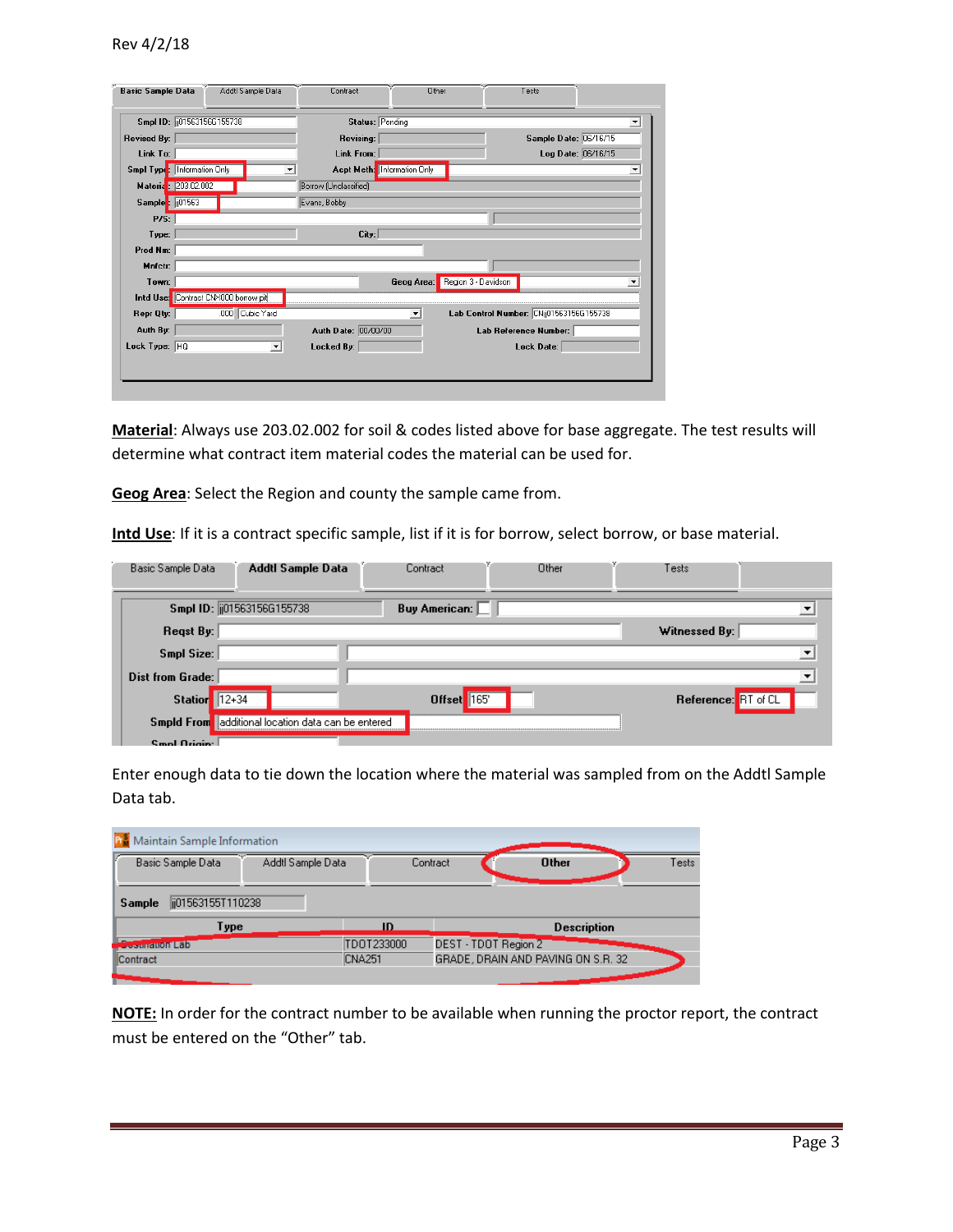## **To add an additional contract to an existing sample follow the steps below:**

- 1. The user must first be logged in as a Lab Supervisor, Operations or M&T Office Staff, Operations or M&T Regional Support or Regional M&T Supervisor.
- 2. Open completed sample record in SiteManager.
- 3. Make note of the "Acceptance Method" (this field will be cleared when the sample is unauthorized)
- 4. From the services menu select "Unauthorize"

| 画的               | <b>Remarks</b>              | $Ctrl + Alt + R$   |                                 |                   |                                         |  |
|------------------|-----------------------------|--------------------|---------------------------------|-------------------|-----------------------------------------|--|
| <b>P.</b> Mainta | <b>Attachments</b>          |                    |                                 |                   |                                         |  |
| <b>Basic</b> 9   | <b>Process Status</b>       |                    | Iontract                        | Other             | Tests                                   |  |
|                  | Authorize                   | Ctrl+Shift+Z       |                                 |                   |                                         |  |
| $S_{\text{II}}$  | Unauthorize                 | Ctrl+Shift+U       | Status: Completed               |                   |                                         |  |
| <b>Revise</b>    | Revise                      | Ctrl+Shift+I       | Revising:                       |                   | Sample Date: 02/26/15                   |  |
| Lir              | <b>Void Sample</b>          | Ctrl+Alt+V         | Link From:                      |                   | Log Date: 02/26/15                      |  |
| Smpl             | Lab Report                  | Ctrl+Shift+L       | <b>Acpt Meth: Certification</b> |                   |                                         |  |
| Ma               | <b>Testers</b>              | Ctrl+Shift+T       | Ы                               |                   |                                         |  |
| Sa               | <b>Enter/View Test Data</b> | $Ctrl + Shift + V$ | larrell                         |                   |                                         |  |
|                  | <b>Related Sample Tests</b> | Ctrl+Shift+D       | ed                              |                   | 31900055                                |  |
|                  | Copy Sample                 | Ctrl+Shift+C       | City: Nashville                 |                   |                                         |  |
| Pro              | <b>Disposition Remarks</b>  | Ctrl+Shift+O       |                                 |                   |                                         |  |
|                  | <b>Assign Tests</b>         | Ctrl+Alt+T         |                                 |                   |                                         |  |
|                  | Print Label                 | $Ctrl + Alt + B$   |                                 | Geog Area: Spaces |                                         |  |
| Into             | <b>LIMS</b>                 | Ctrl+Alt+L         |                                 |                   |                                         |  |
| Repr Uty:        | .UUU Pound                  |                    |                                 |                   | Lab Control Number: CNij06792152Q102057 |  |
|                  | Auth By: [101417]           |                    | Auth Date: 02/27/15             |                   | Lab Reference Number: 15C193            |  |
| Lock Type:       |                             |                    | Locked By: [06792]              |                   | Lock Date: 2/26/2015 10:24:33           |  |

The sample now has a status of "Pending Authorization. An additional contract can now be added to the "Other" tab of the sample.



The next step will be to go to the "Review Samples" window of LIMS.

First set the filter to show just the sample you need to re-authorize using the criteria below:

| riteria<br>$\blacksquare$ |                                               |            |  |
|---------------------------|-----------------------------------------------|------------|--|
|                           | jj07049181B092154<br>$\overline{\phantom{a}}$ | <b>nnh</b> |  |

When you hit the "Apply" button, you should see the sample you are needing to work on.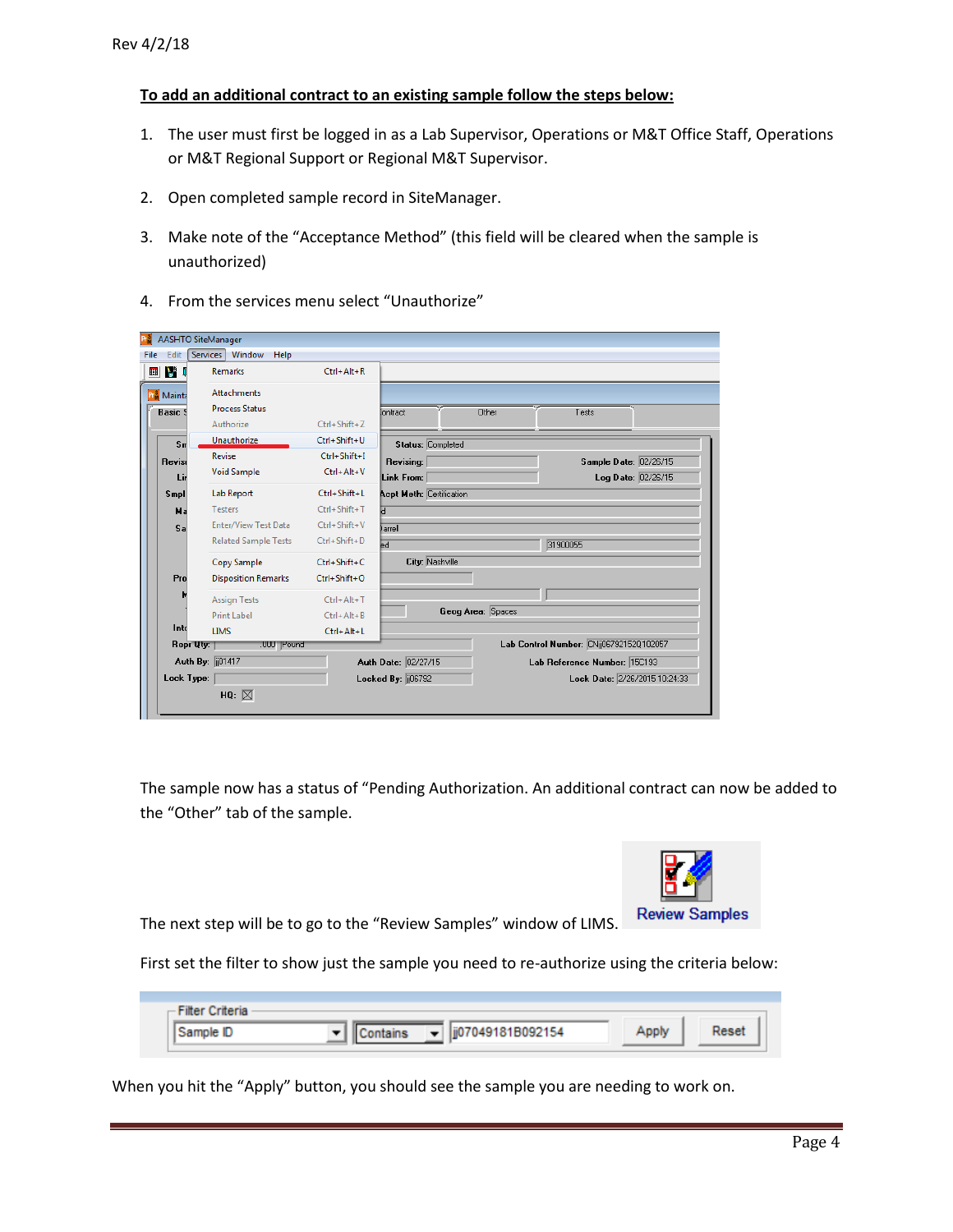NOTE: Sometimes you will then need to select "Refresh" from the "File" menu to get the checkbox and dropdowns to load:

|             | AASHTO SiteManager LIMS      |                 |                     |
|-------------|------------------------------|-----------------|---------------------|
| <b>File</b> | Window<br>Help               |                 |                     |
|             | Refresh                      | F <sub>5</sub>  |                     |
|             | Close                        | $Ctrl + F4$     |                     |
|             | Save                         | $Ctrl + S$      |                     |
|             | Print                        | $Ctrl + P$      |                     |
|             | <b>LIMS Navigation Panel</b> | F <sub>10</sub> |                     |
|             | <b>Exit Application</b>      | $Alt + F4$      | Status <sup>*</sup> |
|             |                              |                 |                     |
|             |                              |                 |                     |
|             |                              |                 |                     |

Select Authorize, Acceptance Method (which was cleared in step 3 above) and the correct status.

| <b>Pris</b> Review Samples |      |                                  |                                   |
|----------------------------|------|----------------------------------|-----------------------------------|
| Data View                  |      | C Lab Control Number G Sample ID |                                   |
|                            |      |                                  |                                   |
| <b>Authorize Approve</b>   | Only | Method <sup>*</sup>              | <b>Acceptance Sample Status *</b> |
|                            |      | Information <sup></sup>          |                                   |

5. Click save and the record is Authorized and this process is complete.

BOE reprt RR019a- Contract Soil & Aggregate Proctor Report is available to all users needing to see proctor sample data. Example on next page